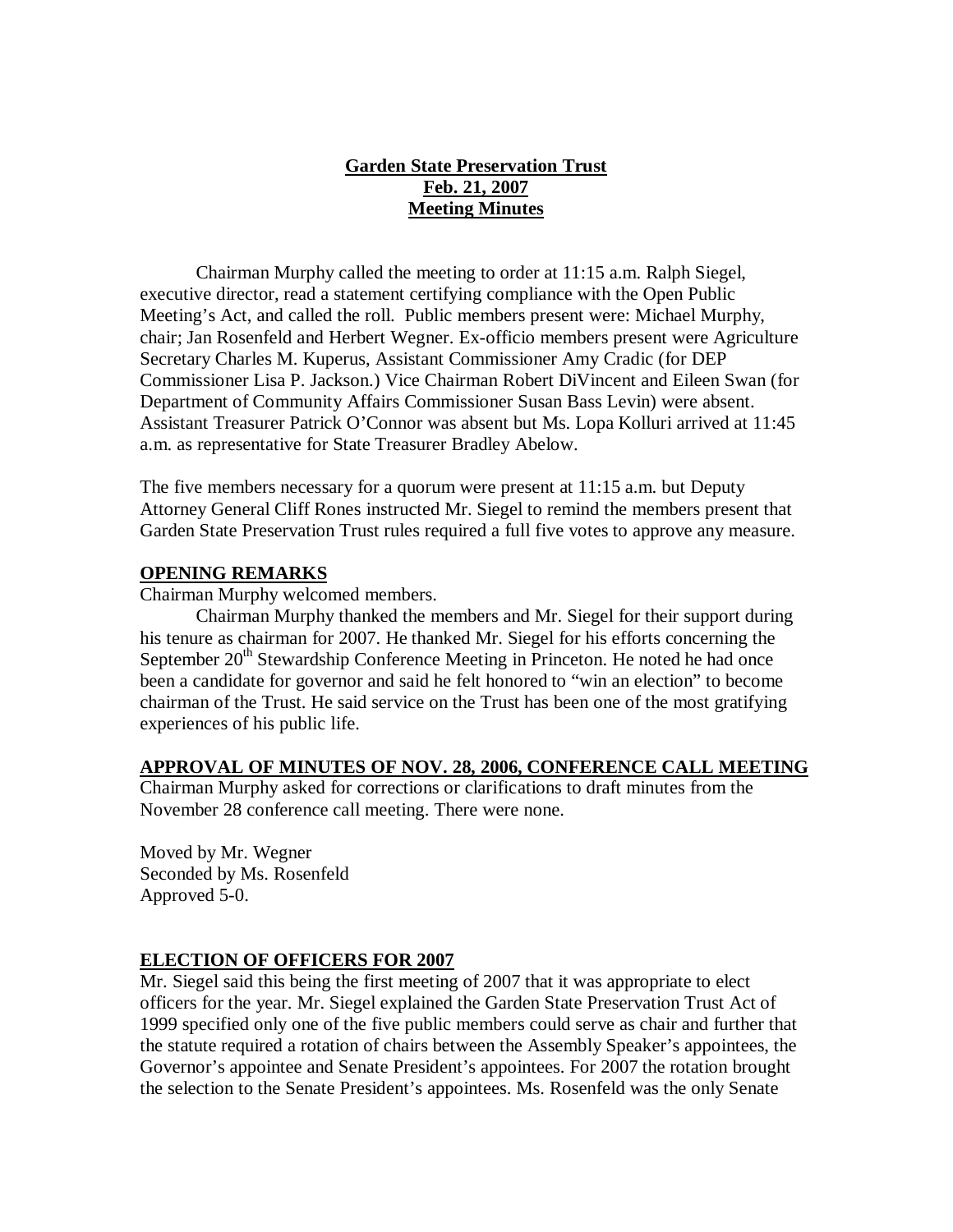appointee on the board because the second seat was vacant. It had been occupied by Dennis Davidson but he resigned in December, 2005, and no appointment has been made by the Senate President to replace him. As a result, the statute required the election of Ms. Rosenfeld as chair for 2007.

Chairman Murphy opened the floor to accept nominations for the position of chair of the Garden State Preservation Trust for 2007.

Chairman Murphy then nominated Ms. Rosenfeld as chair. Mr. Wegner seconded

Mr. Siegel conducted a roll call vote. Approved 5-0 to elect Ms. Rosenfeld chairwoman for 2007.

Mr. Rones reminded the members the election does not take effect until the Governor's 14-day veto period has expired so Mr. Murphy continued to chair the meeting.

Chairman Murphy asked for nominations for the position of vice chairman of the Garden State Preservation Trust for 2007.

Ms. Rosenfeld nominated Mr. Murphy to be vice chairman for 2007. Mr. Wegner seconded.

Mr. Siegel conducted a roll call vote. Approved 5-0 to elect Mr. Murphy vice chairman for 2007.

Mr. Siegel explained the board could elect anyone to serve as Secretary and as Treasurer. The statute did not require this post to be held by a board member. Mr. Siegel also explained the board since 2004 has seen fit to combine the two positions into a single Secretary-Treasurer and further that the board since 2004 has elected him to that position. He said the rationale for this decision was to limit bureaucracy since the executive director performs the Secretary duties in the recording and preparation of meeting minutes and also performs the Treasurer duties in the management of the office budget under the direction of the Department of Treasury Division of Administration and preparation of office budget reports, which are subject to independent audit.

Chairman Murphy nominated Mr. Siegel to the combined post of Secretary-Treasurer for 2007. Ms. Rosenfeld seconded.

Mr. Siegel conducted a roll call vote. Approved 5-0 to elect Mr. Siegel Secretary-Treasurer for 2007.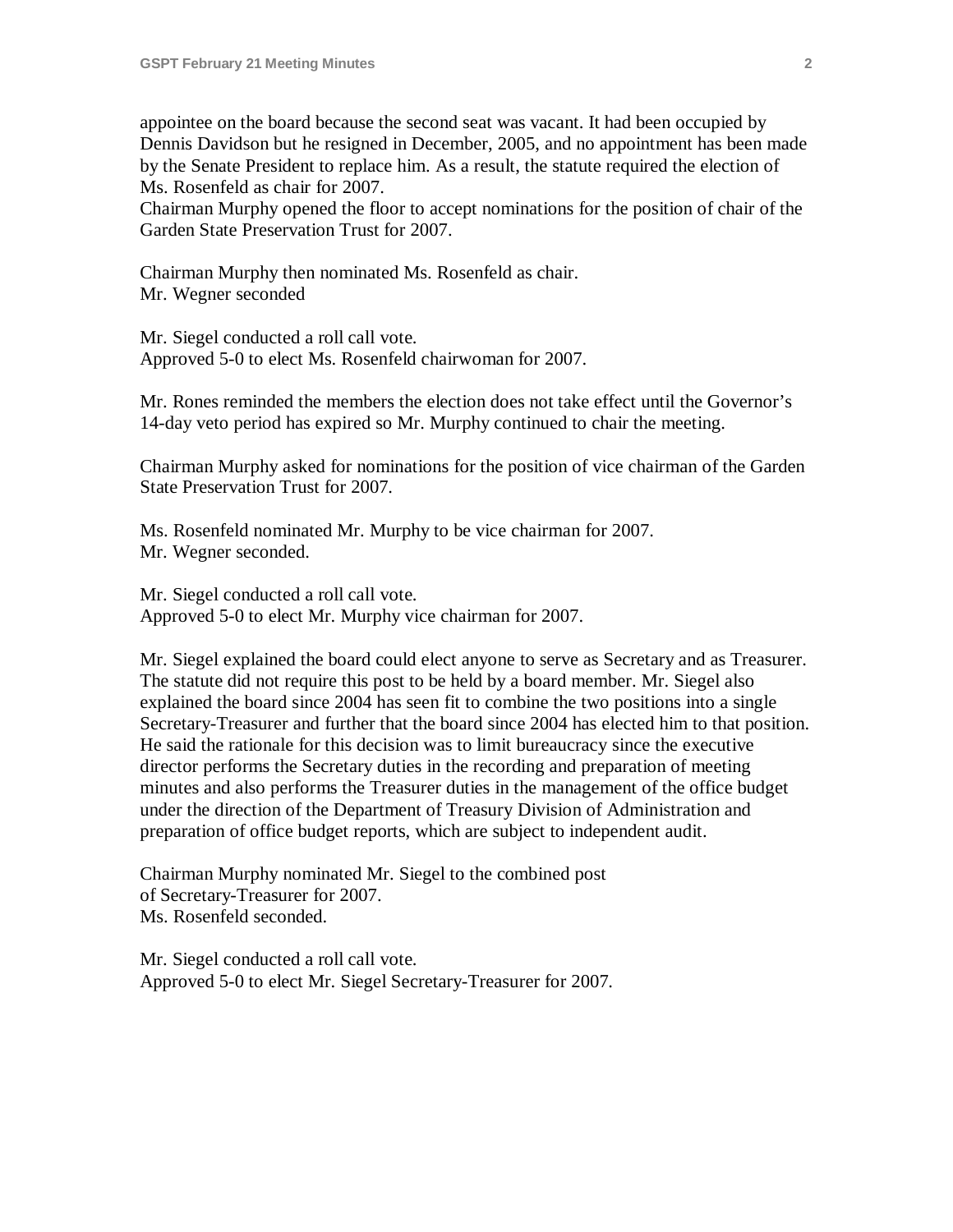#### **EXECUTIVE DIRECTOR'S REPORT**

Mr. Siegel discussed GSPT sponsored seminars to explain new federal tax deduction benefits for charitable donations of land for conservation held in December in Princeton, Mendham and Woodstown, with more planned. He thanked volunteers Daniel Patrick O'Connell of Evergreen Capital Advisers, Megan Thomas Esq. of Stevens Lee, Linda Mead of D&R Greenway, Janet Eisenhower of New Jersey Conservation Foundation and Mike Catania Esq. of Conservation Resources Inc. for helping conduct the seminars. He said about 60 people attended the seminars, something of a disappointment, but he said it is new and unfamiliar for the GSPT to play a public education role in arranging seminars.

Mr. Siegel discussed the federal Pension Protection Act of 2006, known as bill HR-4, which is the topic of the tax seminars, and bill S-469, which has been introduced to make the tax deduction benefits permanent.

Ms. Kolluri joins the meeting as a representative of Treasurer Brad Abelow. There are now six members present.

Mr. Siegel reviews expenditures and balances of the GSPT's trust funds. He reviewed the expenditures during FY2006, which set records for preservation closings averaging \$1 million in closings for every business day of the year. He said the expenditure target was \$215 million but the programs expended \$264 million. He said there has been a 62% increase in the rate of expenditure in the past three years, which he called spectacular performance by the programs.

Mr. Siegel reported a snapshot estimate of \$171 million remaining for land preservation appropriations, \$86.6 million for the Green Acres Program and \$84.6 million for the Farmland Preservation Program. He said these numbers would be subject to continued verification as appropriations bills for the past seven years are re-examined in preparation for the final round of GSPT preservation appropriations.

Mr. Siegel said these funds did not take into account administrative costs for FY2010 and FY2011. The GSPT cannot approve new appropriations in FY2010 but the expenditures would continue as projects are closed, and he asked the board to discuss this matter to ensure some funds are set aside for administrative costs in those years. If all of the funds available now are appropriated, none would remain for administration.

Chairman Murphy asked if it was considered proper to fund administrative expenses from the overall funds. Mr. Siegel said it was actually preferred out of concern that if hundreds of millions are borrowed on Wall Street, the lenders and bankers want some assurance the State has the administration in place to employ those borrowed funds.

Ms. Rosenfeld asked if the cash dedications have been held in reserve while bond funds were being used to pay for projects. Mr. Siegel said that was correct. He said the cash dedication was used only to pay for staff, but the projects were all being funded from the bond proceeds first.

Ms. Rosenfeld asked if the GSPT could set aside funds for administration in FY2010 and FY2011. Mr. Siegel said the GSPT could veto program recommendations to ensure a sufficient reserve for administration is in place.

Mr. Siegel reviewed other contents of the meeting book, including a press clippings package that included an obituary for conservation leader Helen Fenske and an opinion piece written by Secretary Kuperus.

Chairman Murphy notes a memorial service for Ms. Fenske was scheduled for the upcoming weekend.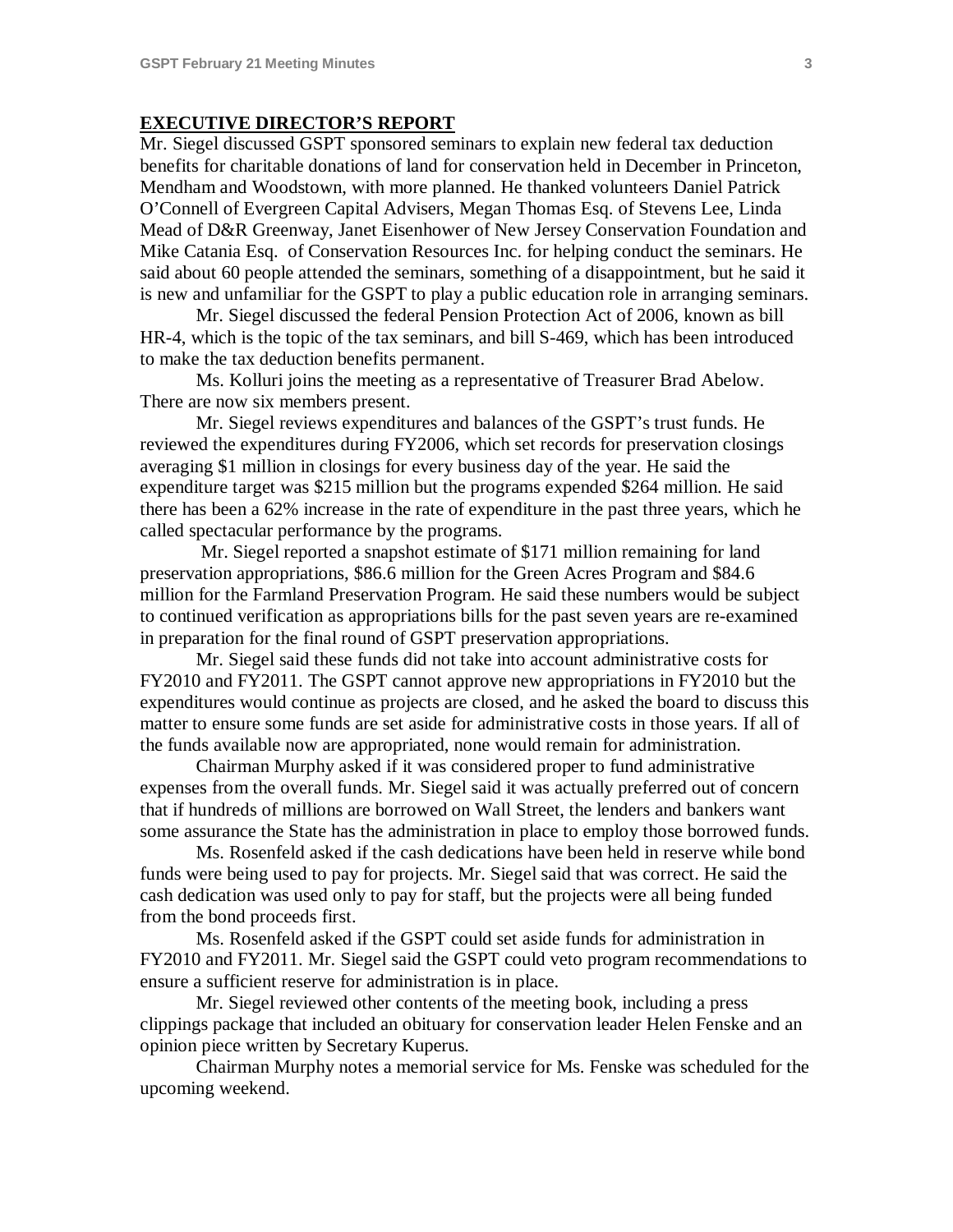Mr. Siegel notes a GSPT office budget report is also included in the book.

Secretary Kuperus asks if the board consents to Mr. Siegel's recommendations concerning the need to address administrative costs in FY2010 and FY2011.

Chairman Murphy said no motion was necessary. He reiterated the request that the Farmland Preservation Program and Green Acres Program address the question at a future meeting.

## **RESOLUTION # 07-001 RATIFYING FINANCE AND AUDIT SUBCOMMITTEES APPROVAL TO AWARD A CONTRACT FOR THE FY2005 AND FY2006 AUDIT OF GSPT OFFICE BUDGET ACCOUNT.**

Ms. Rosenfeld, chairwoman of the Finance and Audit Subcommittee, explained the subcommittee's work to procure an audit of GSPT office expenditures for FY2005 and FY2006. She said bids went out last year and she reviewed the bids received. She said the subcommittee approved the recommendation from the Department of Treasury Division of Administration to award an audit contract to Tondah Consulting Group as the low bidder.

Chairman Murphy asked for motions to approve the Resolution.

Moved by Mr. Wegner Seconded by Chairman Murphy Approved 6-0

## **RESOLUTION # 07-002 TO AWARD A 12-MONTH CONTRACT FOR FINANCIAL AND LAND CONSERVATION POLICY ADVISORY SERVICES**

Mr. Siegel said the report of the Bid Evaluation Committee is enclosed in the members' meeting books. He said the Evaluation Committee scored bids from Evergreen Capital Advisors and Acacia Financial Group and unanimously concluded Evergreen had the superior bid. He recommended award of the contract to Evergreen.

Chairman Murphy asked the names of the members of the Evaluation Committee. Mr. Siegel said he was advised it is a matter of State policy to keep evaluator names confidential. Mr. Siegel did confirm he was one of the three members.

Chairman Murphy asked if the bids were very different in cost. Mr. Siegel said the two bidders were not far apart in cost but very different in qualifications.

Chairman Murphy asked for motions to approve the Resolution.

Moved by Ms. Rosenfeld Seconded by Chairman Murphy. Approved 6-0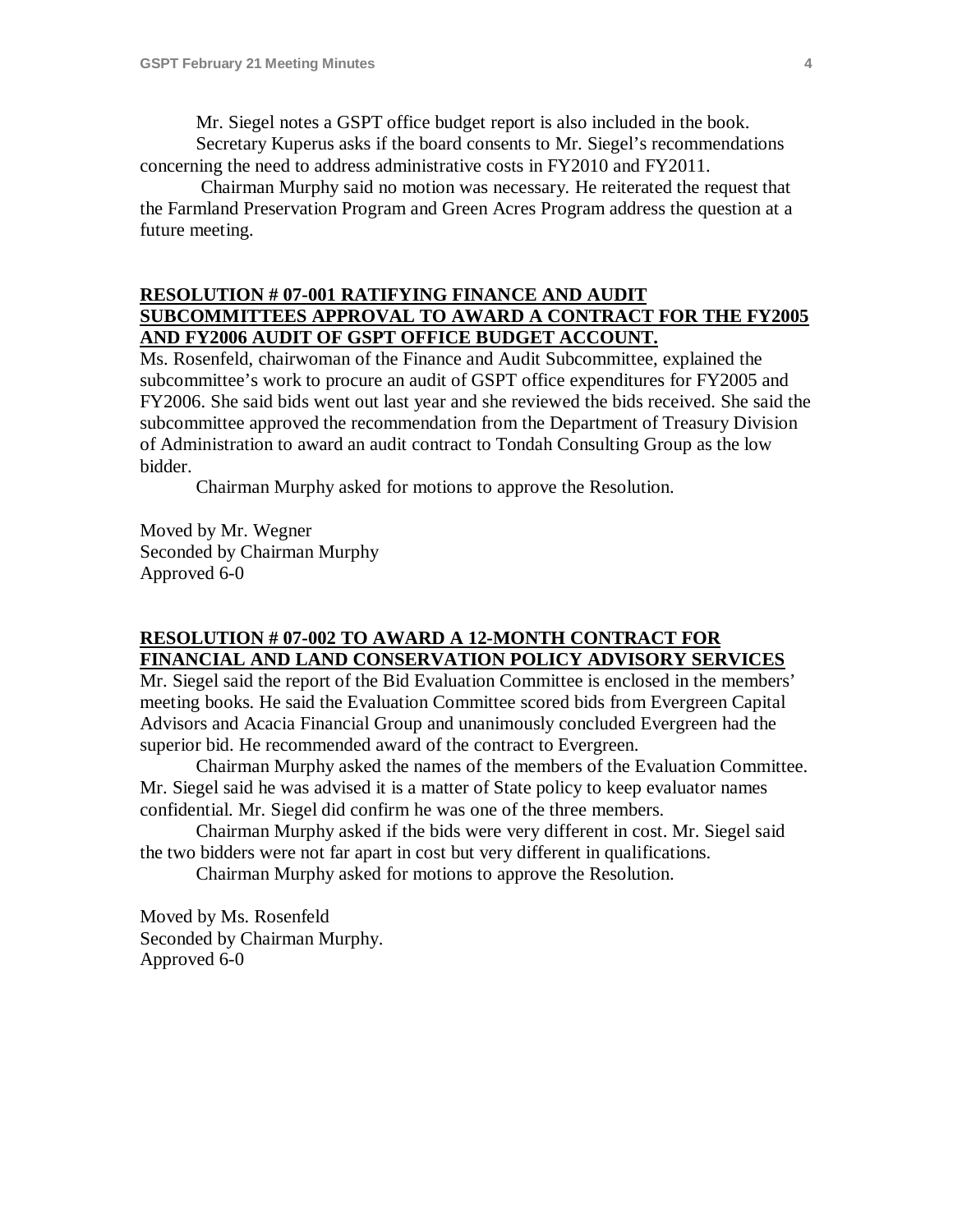# **RESOLUTION # 07-003 TO AWARD TWO CONTRACTS FOR A POOL OF TAX & LAND CONSERVATION POLICY EDUCATORS TO CONDUCT OR TO ASSIST IN SEMINARS AND WORKSHOPS**

Mr. Siegel explained the tax seminars have been conducted with the willingness of professionals to volunteer their services but that this was not appropriate. He said the GSPT should have access to professionals under contract. He said two bids were received from Douglas Wheeler Esq. of Washington D.C. and Isabel Miranda Esq. of Scotch Plains, N.J., and both were deemed qualified to be added to the pool. They would be called as needed as seminars and workshops are scheduled.

Mr. Siegel said volunteers would still be used as available for seminars but he wanted to make certain he did have access to paid professionals.

Ms. Rosenfeld asked about the bidders. Mr. Siegel discussed the backgrounds of Ms. Miranda and Mr. Wheeler. He said Ms. Miranda would be paid \$175 an hour, including all expenses, but negotiations would continue with Mr. Wheeler.

Chairman Murphy asked for motions to approve the Resolution.

Moved by Mr. Wegner Seconded by Chairman Murphy. Approved 6-0

# **RESOLUTION # 07-004 URGING MEMBERS OF CONGRESS TO MAKE PERMANENT THE TEMPORARY FEDERAL TAX BENEFITS ENACTED IN 2006 FOR LANDOWNERS WHO PRESERVE THEIR LAND**

Mr. Siegel explained the federal Pension Protection Act of 2006 dramatically improved tax deductions under certain circumstances for landowners who donate conservation easements or who sell easements at a discount, that these benefits enable the Garden State Preservation Trust to leverage its appropriated funds, but that these benefits exist only for Tax Year 2006 and Tax Year 2007. Legislation has been introduced to make these benefits permanent.

The resolution endorses this initiative and directs the executive director to communicate this sentiment to Members of Congress from New Jersey.

Mr. Wegner asked if the resolution would apply only to the conservation deduction segment and not to the entire text of the Pension Protection Act of 2006. Mr. Siegel said it would be so limited.

Chairman Murphy asked if there was precedent for such resolutions. Mr. Siegel discussed Resolution #05-003 enacted in 2005 as a message to Members of Congress urging them to maintain conservation tax deductions.

Chairman Murphy asked for motions to approve the Resolution.

Moved by Mr. Wegner Seconded by Chairman Murphy. Approved 5-0 Ms. Kolluri abstained.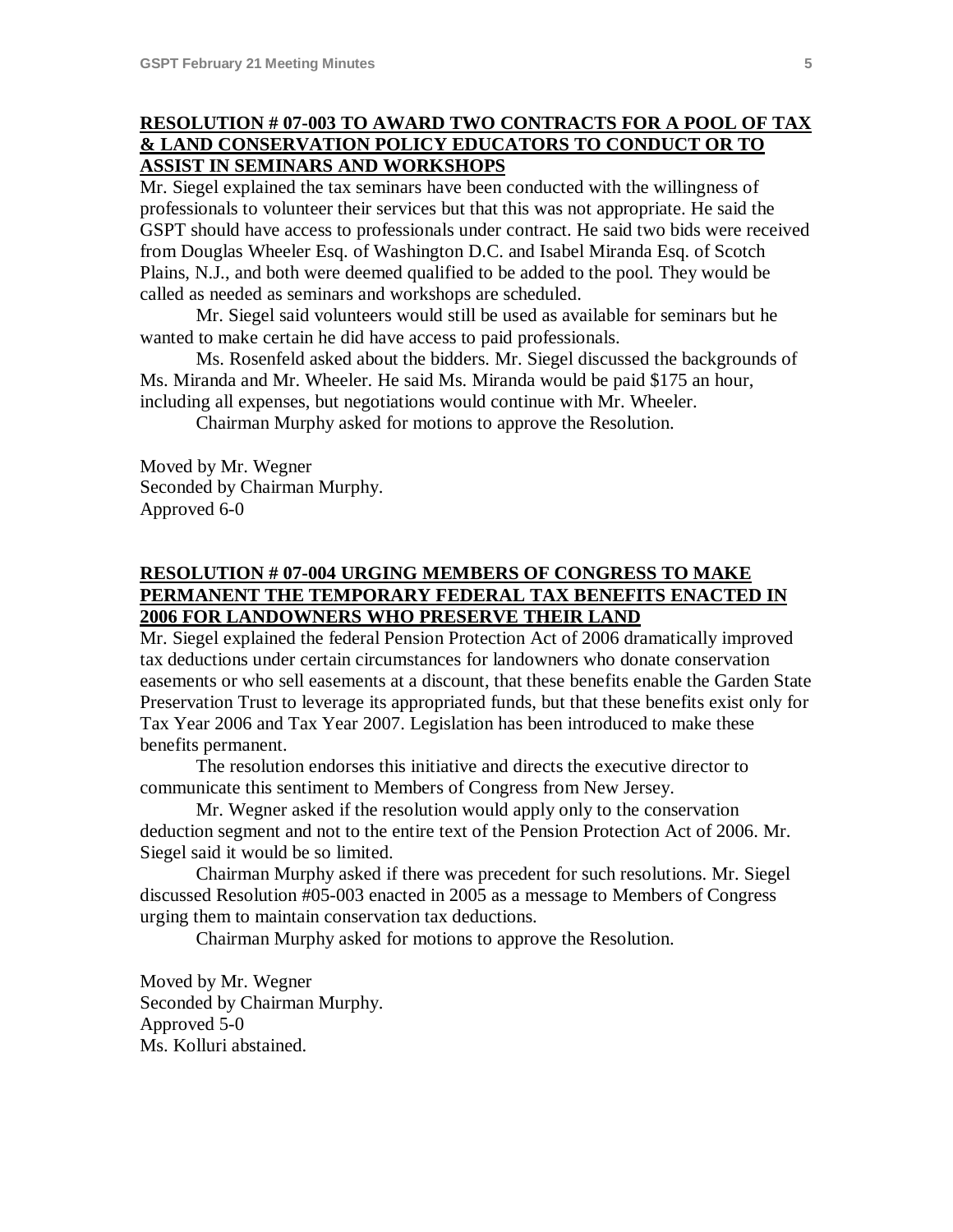## **DISCUSSION of EXECUTIVE ORDER #34 TO ENCOURAGE PARTICIPATION BY WOMEN AND MINORITY OWNED BUSINESSES IN STATE CONTRACTING**

Mr. Siegel outlined the initiative, covered recent briefings for executive directors, and discussed the question of whether GSPT grants should be examined to see if the funds disbursed at the local level offer fair opportunities to minority and women-owned businesses.

Ms. Kolluri said the Treasury Department was working on a presentation plan to reduce State contract barriers for minority and women-owned businesses. She said grants may provide a connection to apply these standards to county and municipal levels.

Chairman Murphy said he attended one of the EO#34 briefings and he said it was the GSPT's duty to make public contract opportunities available. He directed that a meeting occur.

Ms. Rosenfeld said consistency was required. She said GSPT is not the only State agency with a trickle-down effect of State grants.

Ms. Kolluri said that issue has not been addressed yet but she agreed it needed to be.

## **APPROVAL OF** *GSPT DRAFT STEWARDSHIP REPORT: PROCEEDINGS OF THE STEWARDSHIP CONFERENCE MEETING* **TO SUFFICE AS MINUTES OF SEPT. 20, 2006, STEWARDSHIP CONFERENCE MEETING**

Mr. Siegel explained the Draft Stewardship Report includes 60 pages of proceedings transcripts of the 22 presentations made at the conference. The board took no action at the Sept. 20 meeting except to receive these presentations.

Mr. Siegel reviewed some points and noted the Draft Stewardship Report included a checklist of possible recommendations from the Trust. He said a segment on recommendations is the only thing needed to convert the draft report into an official report to the Legislature.

Ms. Rosenfeld said finding consensus on recommendations is going to be difficult. She said all agree funds are needed to stewardship programs, but there was no consensus GSPT funds should be used for this. She said she believes the GSPT mission is land acquisition as the primary focus.

Chairman Murphy said acquisition without stewardship is meaningless and there is an ongoing duty to preserve and protect acquired lands. He said the conference presenters were persuasive on that point. Chairman Murphy wondered if the GSPT had the statutory capacity to engage in stewardship programs.

Secretary Kuperus suggested assembling a "work group" subcommittee to discuss the balance of acquisition and stewardship. He agreed GSPT should not be acquiring land just to permit invasive species to grow all over it and to ruin its value as a natural resource. He said there was good work put into the conference and the report.

Secretary Kuperus said it was this generation's turn to acquire the land as the priority. He said this land acquisition opportunity can pass us by if we distract ourselves with too many things.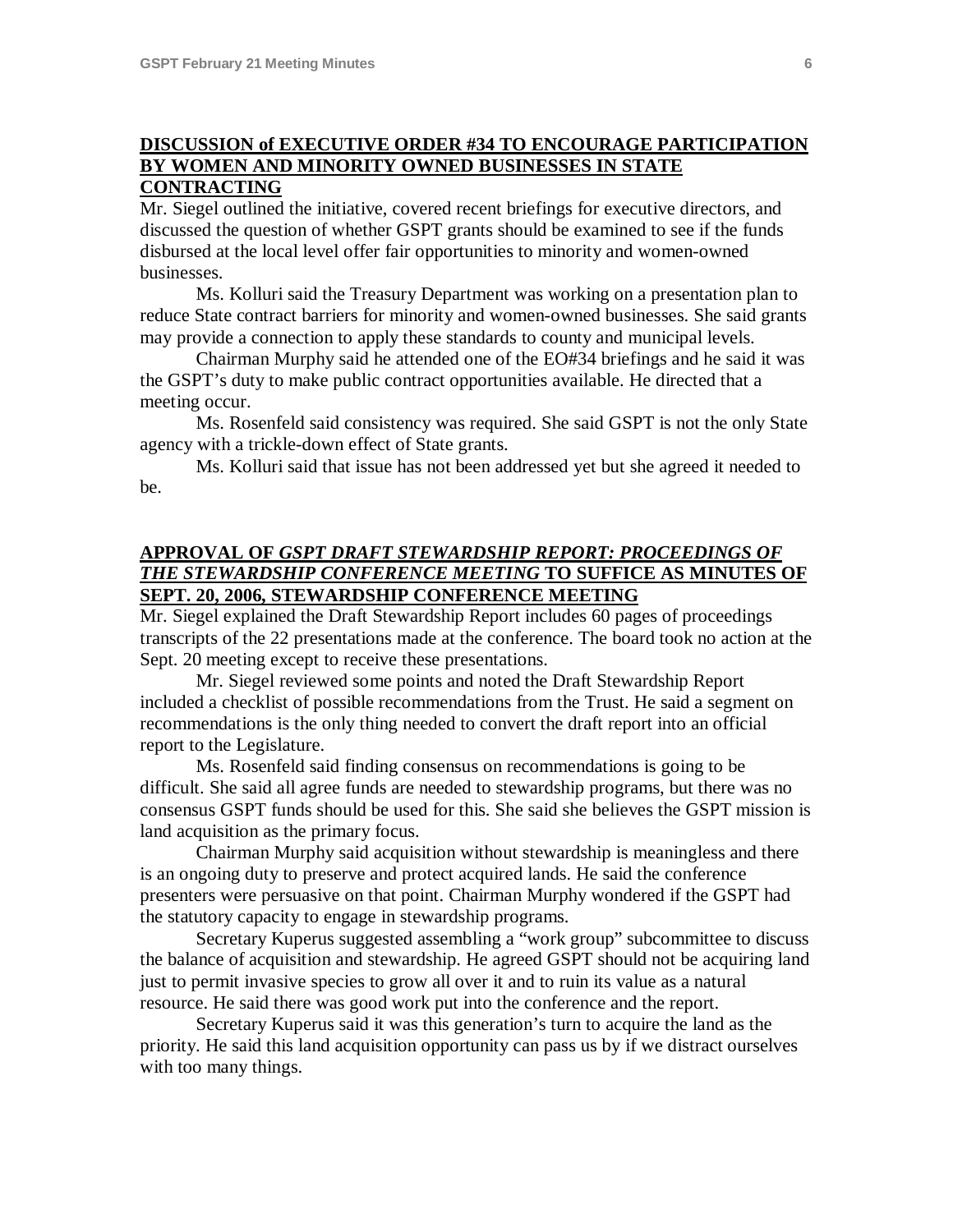Mr. Wegner supported the idea of a new program to purchase easements on forests and woodland. He said money taken for stewardship detracts from funds available for acquisition. He said the window is closing on preserving available land before it is lost to development.

Chairman Murphy asks Mr. Wegner if he would be willing to chair a working group.

Mr. Siegel proposes a procedure in which he discusses possible recommendations with individual members meeting one on one. Chairman Murphy said he agreed with this approach for the moment but he will recommend to the chair-elect, Ms. Rosenfeld, to form a working group at the next Trust meeting.

Mr. Siegel asked for a motion to accept the proceedings reports as approved minutes just so there is no gap in the record collected for every public meeting.

Mr. Wegner requests that a list of conference attendees be added to the minutes.

Moved by Mr. Wegner Seconded by Chairman Murphy Approved 5-0. Ms. Kolluri abstained.

## **SUBSTANTIAL APPROVAL OF MEETING MINUTES FOR TRANSMITTAL TO THE GOVERNOR'S OFFICE.**

Mr. Siegel reviewed the actions taken during the meeting and requested "substantial approval" of the minutes of these actions as he had reviewed them.

Chairman Murphy asked for a motion for substantial approval of the February 21 meeting minutes.

Moved by Ms. Rosenfeld Seconded by Mr. Wegner Approved 6-0.

### **TRUST MEMBER COMMENTS**

Mr. Wegner, a member of the board of the Association of New Jersey Environmental Commissions, discusses a document ANJEC has been distributing statewide endorsing renewal of the dedicated funding for the Garden State Preservation Trust. He said ANJEC has been urging municipalities and counties to adopt the document as a formal resolution.

Mr. Wegner asks that "1031 Exchanges" be included in future GSPT tax seminars.

Chairman Murphy praises Mr. Wegner for his service on the Trust as a resource and for his practical experience and expertise in land preservation.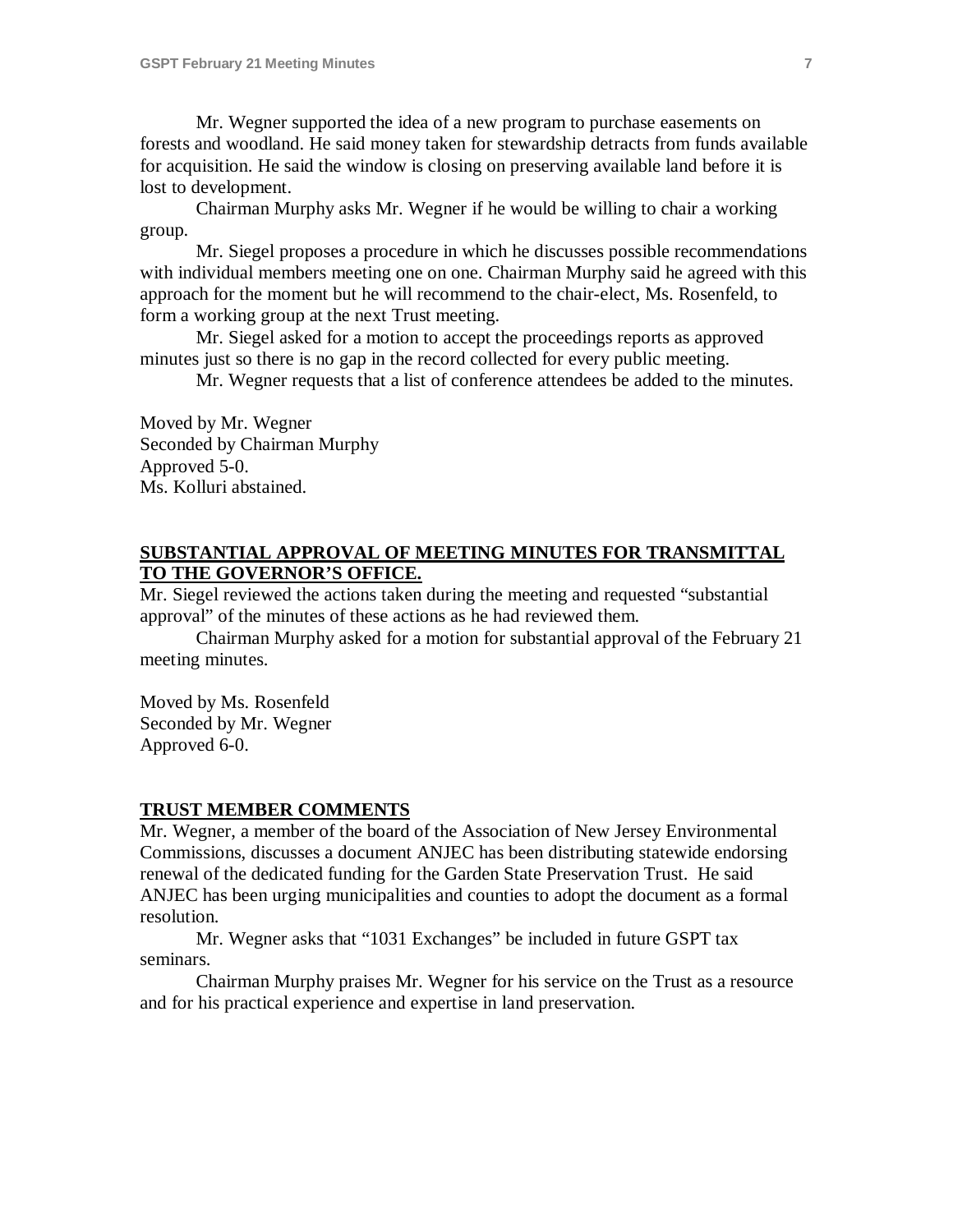### **RESOLUTION TO HONOR THE LATE HELEN FENSKE**

Chairman Murphy requested at the executive director prepare a resolution honoring conservation activist Helen Fenske, who had recently died and whose obituaries were included in the board members' meeting packets. The resolution was to be presented at a memorial service for Ms. Fenske scheduled within a few days on Feb. 25. Chairman Murphy asked that a draft copy of the resolution language be transmitted to the individual board members for their individual approval over the following 48 hours so he would receive it in time to present the honorary resolution as a unified sentiment of the Garden State Preservation Trust at the memorial service. The resolution would then be ratified at a subsequent GSPT meeting.

Moved by Chairman Murphy Seconded by Ms. Rosenfeld. Approved 6-0

(Note: A resolution was prepared as directed the following day, Feb. 22, and was transmitted to all members via e-mail. Chairman Murphy, Chairwoman-elect Rosenfeld, Mr. Wegner, Ms. Cradic and Ms. Swan responded promptly and represented a fivemember majority.)

Chairman Murphy asked if there were additional comments by Trust members. There were none.

## **PUBLIC COMMENTS**

Chairman Murphy asked if there was anyone from the public who wished to address remarks to the Trust members.

Troy Ettel of the New Jersey Audubon Society offered some comments. Mr. Ettel was a presenter at the Sept. 20 Conference Meeting and his presentation was included in the Draft Stewardship Report. He addressed the board to reiterate some of his remarks.

Mr. Ettel said if we do not do a better job of caring for preserved land, we are wasting taxpayers' money and ought to stop. Neglected maintenance of property will mean in the future that property will cost a fortune to restore. He said the proposal for stewardship funding is a modest request for demonstration projects.

Thomas Niederer of the New Jersey Forestry Association offered some comments. Mr. Niederer was a presenter at the Sept. 20 Conference Meeting and his presentation was included in the Draft Stewardship report. He addressed the board to reiterate some of his remarks.

Mr. Niederer reinforced Mr. Wegner's remarks on the need for a forest easement program. He said easement preservation of forests will leave the private landowner in place to provide proper stewardship.

Secretary Kuperus discusses progress of the new federal Farm Bill. He said the Northeast has 16 percent of the nation's population, 6 percent of its agricultural production but gets less than 1 percent of the funding from the current Farm Bill.